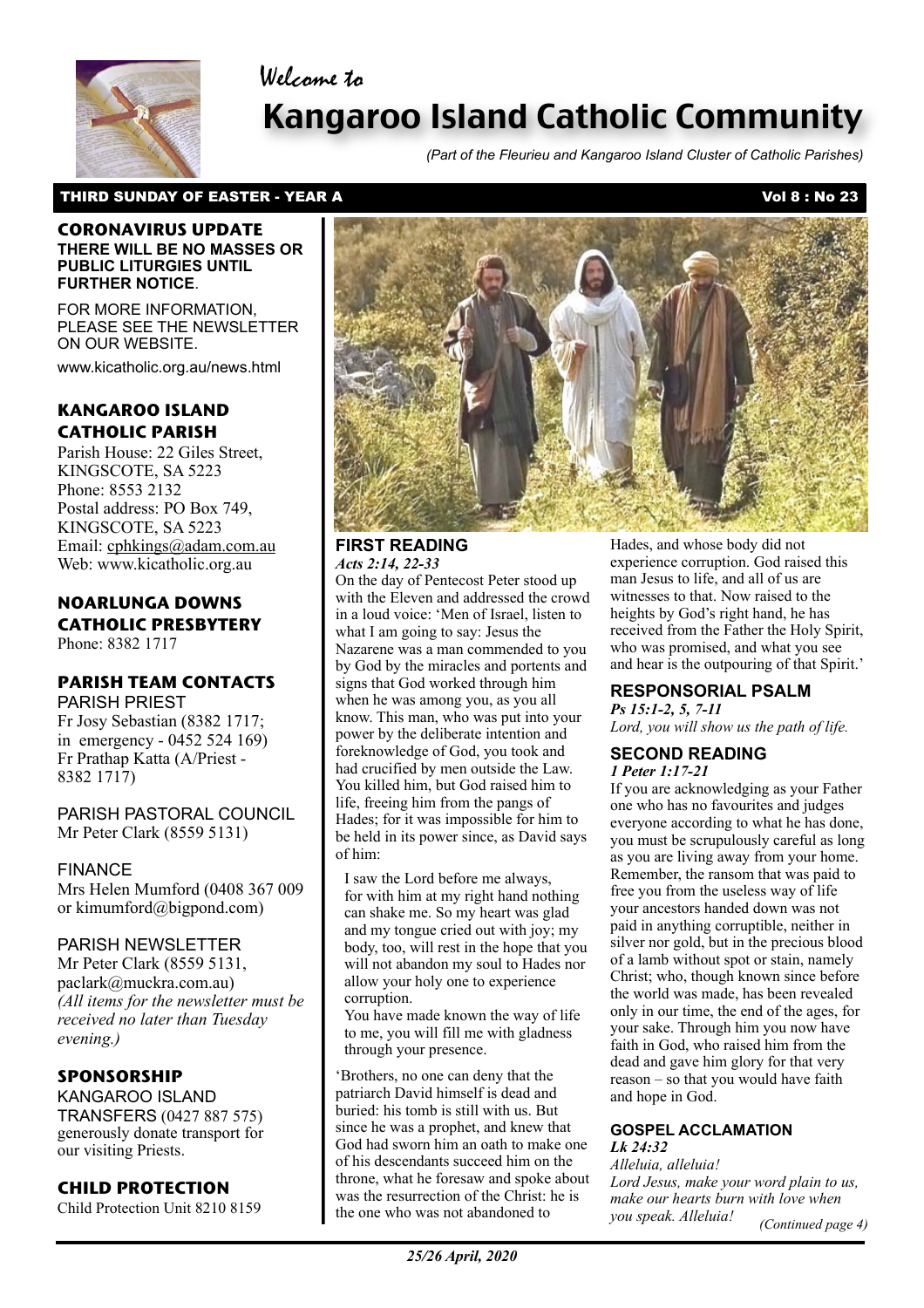#### **PLEASE KEEP THESE PEOPLE IN YOUR PRAYERS**

**Sick:** Mei Kuen Sexton, Fr Peter Milburn, Toni Langridge, Damian Baynes, Charles Gorman, Dalton Baynes, Roy Gaton

**Recently deceased:** Tony (Noxy) Clark

**April anniversaries:** Josephine Bannan, Ray Bannan, Elizabeth Black, Wilma Buick, Karen Cairney, Gwen Chalmers, Ambrose Clark, Robert Clark, Francis Clarke, Catherine Commerford, Sarah Cunningham, Jamie Larcombe, Jimmy Dow, Tate Furniss, Monika Gibbs, Mary O'Brien, Norah Ridge, Verna Trethewey, Beryl Williams, Albert Willson, Keith 'Hoppy' Willson, and all the faithful departed.

*May all our sick parishioners, relatives and friends know the healing love of Christ through our actions and His healing presence.*



#### **DIRECT PAYMENTS**

If you prefer to organise your Church donations via bank transfer there are a couple of ways you can go about this.

1. If you bank online, you can set up periodic, direct payments yourself. Again, you will need to do this twice - once for the first collection and again for second. Acc: Kangaroo Island Catholic Parish

BSB: 085-005

Acc No: 918 111 484

Ref: Your surname, initials and *First* or *General*

2. Periodic regular payments may also be organised with your bank. Take the account details (above) with you and bank staff can set it up for you.

**NB:** *First* collection is for the support of our Priests and *General* (second at our Masses) is for the support of our Parish.

If you wish to proceed and need more information or help, please contact Helen Mumford or Peter Clark.





#### **ANZAC DAY**

This year, no matter where you are, you can find Anzac Day coverage on ABC:

- 5.00am Anzac Stories (ABCTV, iview)
- 5.30am: A live broadcast of the National Memorial Service from the Australian War Memorial on ABCTV, iview, Radio and online. This includes from around 6am, The Last Post and a minute of silence.
- 11.30am: Two-minute reflection which includes The Ode, The Last Post followed by a minute silence across ABCTV, iview, Radio and online.
- 6.55pm: The Governor-General, David Hurley Anzac Day message on ABCTV and Radio.

#### **"DECADE A DAY IN MAY"**

Pray a decade of the Rosary each day in May for vocations to the priesthood and the religious life. When you sign up to the email list you'll receive a short reflection each day during May. To subscribe go to:

[vocationsadelaide.catholic.org.au](http://vocationsadelaide.catholic.org.au)

#### **COVID-19 PHONE COUNSELLING**  *Now available by appointment*

People struggling to cope with the chaos and fear surrounding COVID-19 can



now access free phone counselling by appointment from Centacare Catholic Family Services - 8215 6700.

#### **SUNDAY LITURGY FOR FAMILIES**

As a response to the COVID-19 situation while Masses have been suspended, the Family and Parish-Based Catechesis Office has prepared liturgies with a focus on children. Families can use these at home to reflect on the Gospel each Sunday. This can be found at this link on the Archdiocesan website: [http://www.adelaide.catholic.org.au/our](https://aus01.safelinks.protection.outlook.com/?url=http://www.adelaide.catholic.org.au/our-works-and-community/family-and-parish-based-catechesis/prayer-services&data=02%7C01%7CElena.Moffa@cesa.catholic.edu.au%7C3a177e136fc74919160e08d7d9ccccd6%7C324d0eab8f464c94aeff237148fb968e%7C0%7C0%7C637217345951864236&sdata=NOLbwxj/TyM6X8mbk3KeR9uwimy6POMHZeFylnCtXkM=&reserved=0)[works-and-community/family-and](https://aus01.safelinks.protection.outlook.com/?url=http://www.adelaide.catholic.org.au/our-works-and-community/family-and-parish-based-catechesis/prayer-services&data=02%7C01%7CElena.Moffa@cesa.catholic.edu.au%7C3a177e136fc74919160e08d7d9ccccd6%7C324d0eab8f464c94aeff237148fb968e%7C0%7C0%7C637217345951864236&sdata=NOLbwxj/TyM6X8mbk3KeR9uwimy6POMHZeFylnCtXkM=&reserved=0)[parish-based-catechesis/prayer-services](https://aus01.safelinks.protection.outlook.com/?url=http://www.adelaide.catholic.org.au/our-works-and-community/family-and-parish-based-catechesis/prayer-services&data=02%7C01%7CElena.Moffa@cesa.catholic.edu.au%7C3a177e136fc74919160e08d7d9ccccd6%7C324d0eab8f464c94aeff237148fb968e%7C0%7C0%7C637217345951864236&sdata=NOLbwxj/TyM6X8mbk3KeR9uwimy6POMHZeFylnCtXkM=&reserved=0)

#### **MASSES FROM ST FRANCIS XAVIER'S CATHEDRAL**

The Archdiocese is continuing to live stream daily Mass at midday and on Sundays at 10am from St Francis Xavier's Cathedral. These Masses can be viewed live and on demand at: [www.adelaide.catholic.org.au](http://www.adelaide.catholic.org.au).

For those without internet access, Sunday Mass is screened every week on Channel 10 at 6am.

The installation of Archbishop-designate Patrick O'Regan at 10.30am on Monday May 25 will also be live streamed.



April 16, 2020

Dear Sisters and Brothers,

It is with great joy that we announce the Installation Ceremony for our incoming Archbishop Patrick O'Regan DD will take place in St Francis Xavier's Cathedral at 10.30am on Monday, May 25<sup>th,</sup> the Solemnity of Our Lady Help of Christians, Patroness of Australia. Because of the circumstances around COVID-19, this will be a modified ceremony, and will involve simply the officiating clergy and attendants. Our plan is that when the restrictions and safety requirements around COVID-19 have eased, we will conduct a formal Liturgical Reception for the incoming Archbishop, hopefully associated with the Mass of Chrism.

Naturally, we regret the inability for this to be a large ceremony open to all members of the Archdiocese but everyone understands the reasons why this cannot be so. The quarantine restrictions also prevent the attendance of the Apostolic Nuncio and the President of the Australian Catholic Bishops Conference, and virtually any other bishop. If Archbishop Wilson is well enough, he will be present on the sanctuary. The presiding clergy will be Fr Philip Marshall as Vicar General, Fr Anthony Adimai as Cathedral Administrator, Monsignor Robert Rice as Senior Consultor, and myself, to whom the reading of the Bull of Appointment and the witnessing of the Profession of Faith and Oath of Fidelity of our new Archbishop has been delegated.

The event will be livestreamed, and hopefully numbers of you will be able to participate.

The news is a moment of joy and grace for the Archdiocese. Please include our incoming Archbishop in your prayers of hope and trust in the weeks ahead.

With every good wish and grace,

Yours in Christ.

+ SPORUMS1

+ Gregory O'Kelly SI Apostolic Administrator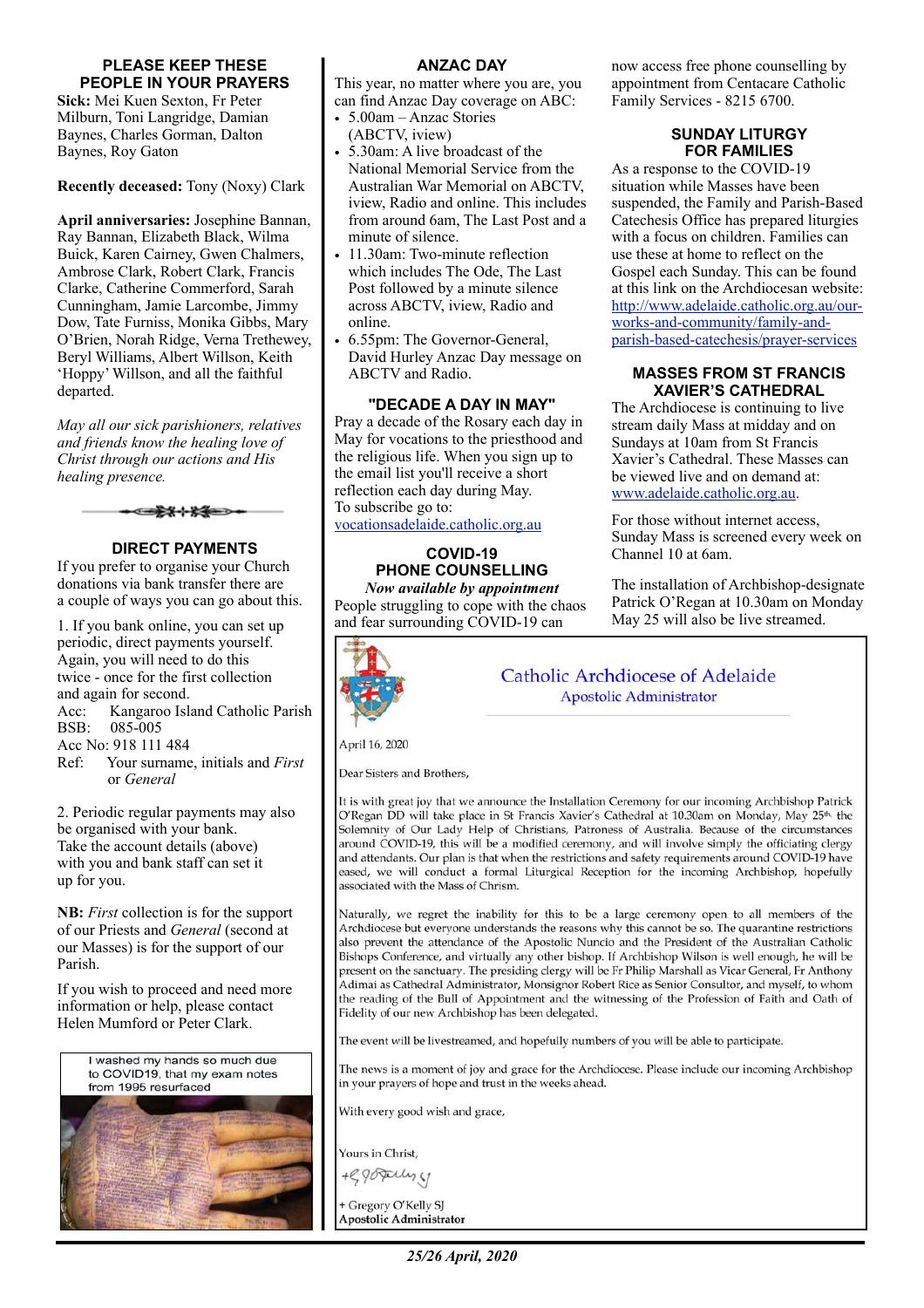

# **Ron Rolheiser column**

*Ronald Rolheiser, a Roman Catholic priest and member of the Missionary Oblates of Mary Immaculate, is president of the Oblate School of Theology in San Antonio, Texas. He is a community-builder, lecturer and writer. His books are popular throughout the English-speaking world and his weekly column is carried by more than sixty newspapers worldwide*

# **CHURCHES AS FIELD HOSPITALS**

Most of us are familiar with Pope Francis' comment that today the church needs to be a *field hospital*. What's implied here?

First, that right now the church is not a field hospital, or at least not much of one. Too many churches of all denominations see the world more as an opponent to be fought than as a battlefield strewn with wounded persons to whom they are called to minister. The churches today, in the words of Pope Francis, have often reversed an image in the *Book of Revelation* where Jesus stands outside the door knocking, trying to come in, to a situation where Jesus is knocking on the door from inside the church, trying to get out.

So how might our churches, our ecclesial communities, become field hospitals?

In a wonderfully provocative article in a recent issue of *America Magazine,*  Czech spiritual writer, Tomas Halik, suggests that for our ecclesial communities to become "field hospitals" they must assume three roles:

- *A Diagnostic one* wherein they identify the signs of the times
- *A Preventive one* wherein they create an immune system in a world within which malignant viruses of fear, hatred, populism, and nationalism are tearing communities apart
- *A Convalescent one* wherein they help the world overcome the traumas of the past through forgiveness.

How, concretely, might each of these be envisaged?

Our churches need to be *diagnostic;*  they need to name the present moment in a prophetic way. But that calls for a courage that, right now, seems lacking, derailed by fear and ideology. Liberals and conservatives diagnose

the present moment in radically different ways, not because the facts aren't the same for both, but because each of them is seeing things through its own ideology. As well, at the end of the day, both camps seem too frightened to look at the hard issues square on, both afraid of what they might see.

<del>- ⊂≵⊁⊹⋡≨</del>═>•

To name just one issue that both seem afraid to look at with unblinking eyes: our rapidly emptying churches and the fact that so many of our own children are no longer going to church or identifying with a church. Conservatives simplistically blame secularism, without ever really being willing to openly debate the various critiques of the churches coming from almost every part of society. Liberals, for their part, tend to simplistically blame conservative rigidity without really being open to courageously look at some of places within secularity where faith in a transcendent God and an incarnate Christ run antithetical to some of the cultural ethos and ideologies within secularity. Both sides, as is evident from their excessive defensiveness, seem afraid to look at all the issues.

What must we do *preventatively* to turn our churches into field hospitals? The image Halik proposes here is rich but is intelligible only within an understanding of the Body of Christ and an acceptance of the deep connection we have with each other inside the family of humanity. We are all one, one living organism, parts of a single body, so that, as with any living body, what any one part does, for disease or health, affects every other part. And the health of a body is contingent upon its immune system, upon those enzymes that roam throughout the body and kill off cancerous cells. Today our world is beset with cancerous cells of bitterness, hatred, lying, selfprotecting fear, and tribalism of every kind. Our world is mortally ill; suffering from a cancer that's destroying community.

Hence our ecclesial communities must become places that generate the

healthy enzymes that are needed to kill off those cancer cells. We must create an immune system robust enough to do this. And for that to happen, we must first, ourselves, stop being part of the cancer of hatred, lying, fear, opposition, and tribalism. Too often, we ourselves are the cancerous cells. The single biggest religious challenge facing us as ecclesial communities today it that of creating an immune system that's healthy and vigorous enough to help kill off the cancerous cells of hatred, fear, lying, and tribalism that float freely throughout the world.

Finally, our *convalescent* role: Our ecclesial communities need to help the world come to a deeper reconciliation vis-a-vis the traumas of the past. Happily, this is one of our strengths. Our churches are sanctuaries of forgiveness. In the words of Cardinal Francis George: "In society everything is permitted, but nothing is forgiven; in the church much is prohibited, but everything is forgiven." But where we need to be more proactive as sanctuaries of forgiveness today is in relation to a number of salient "traumas of the past". In brief, a deeper forgiveness, healing, and atonement still needs to take place apposite the world's history with colonization, slavery, the status of women, the torture and disappearance of peoples, the mistreatment of refugees, the perennial support of unjust regimes, and the atonement owed to mother earth herself. Our churches must lead this effort.

Our ecclesial communities as field hospitals can be the Galilee of today.

*You can read, or download, Ron Rolheiser's weekly columns from his website at: www.ronrolheiser.com*